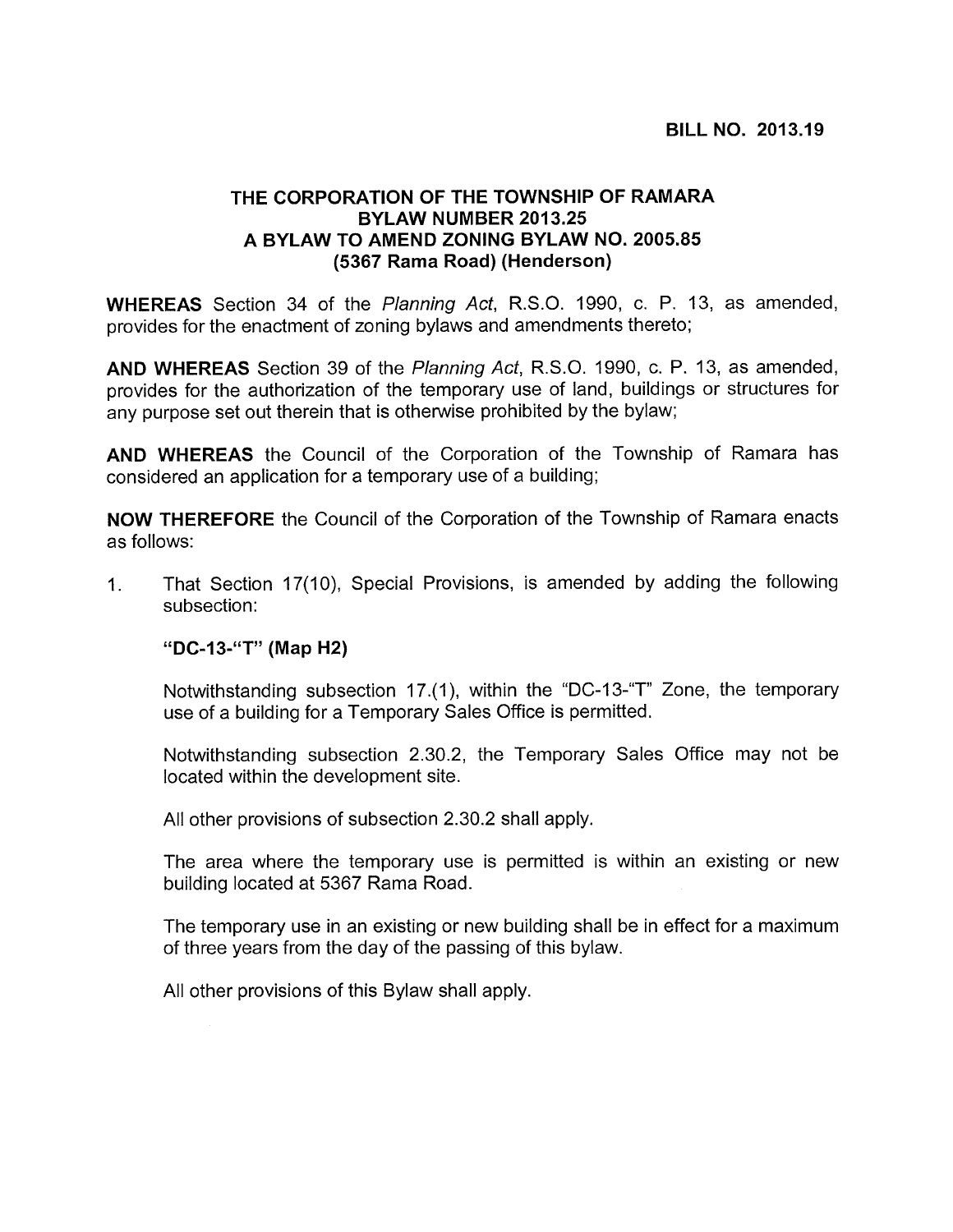- 2. That Schedule "A" attached, does and shall form part of this Bylaw.
- 3. That this Bylaw shall come into force and take effect on the date of the passing thereto, subject to the provisions of Section 34 of the Planning Act, as amended.

BYLAW READ A FIRST, SECOND AND THIRD TIME AND PASSED THIS 25th DAY OF MARCH 2013

 $\frac{1}{2}$ ilf William Duffy, Mayor  $\mathcal{D}$ 

mnon Jánice E. McKinnon, Clerk